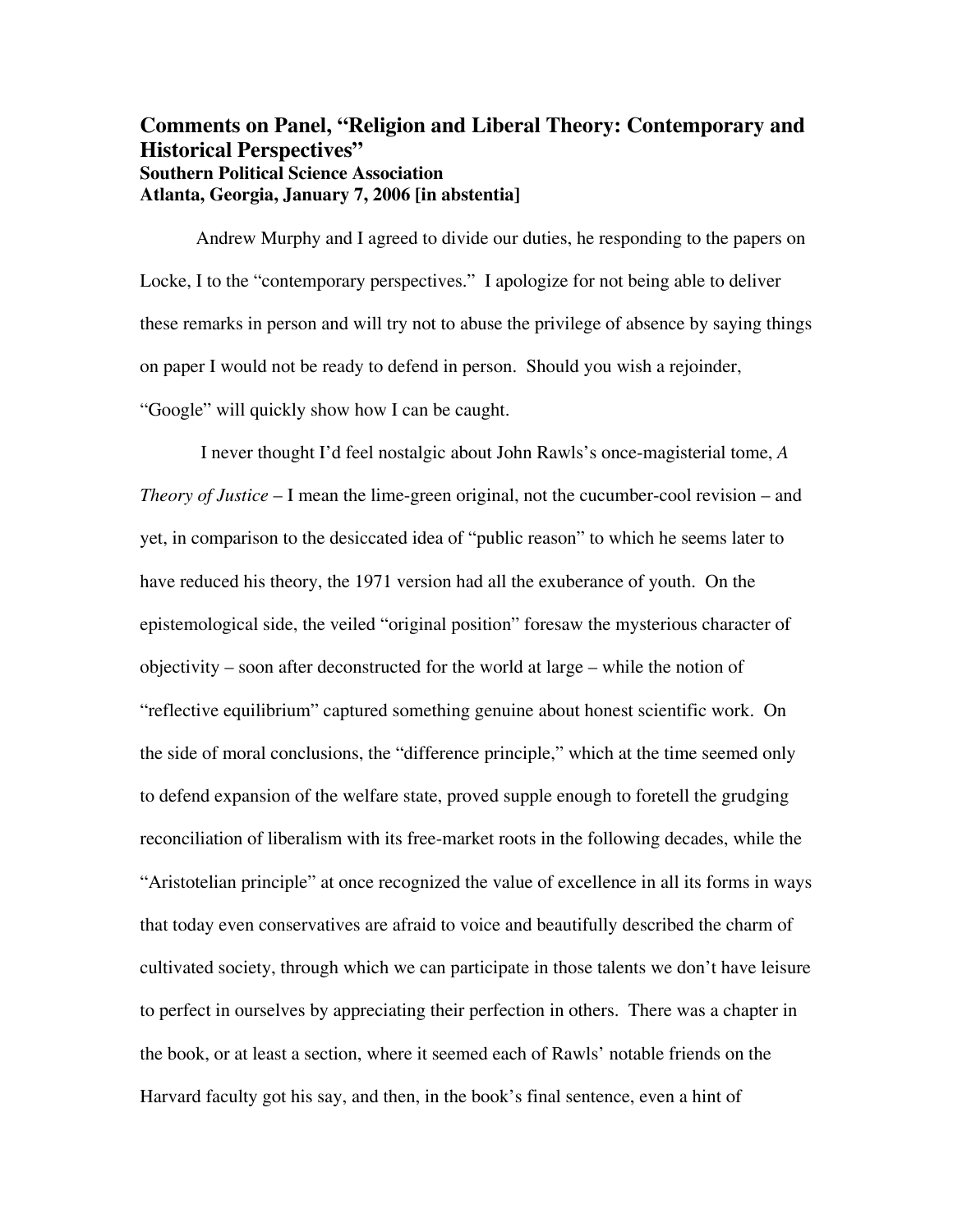transcendence. Political philosophy, for a moment, was curious, copious, and, in a humble way, almost proud. After this – was it a flood or a drought?

 Both papers I have been asked to comment upon are critical of Rawls's theory, and both make cogent points. More specifically, both show in Rawls something inadequately civic or political, and both seem confident that something better will come of actual – or at least idealized – political debate than of Rawls's philosophizing. I will make a few points about each paper in turn, then will conclude with a few words in defense of *constitutional* democracy, which is what Rawls himself meant to defend.

 I liked the way David Peritz began his paper [1], distinguishing the two causes of change in political theory – new insight, and changed circumstances – and finding most political theory today responding to the latter, in particular to the "unrivalled" worldwide consensus in favor of constitutional democracy and human rights on the one hand, or to the paradoxically coincident perception of diversity and complexity (he writes, "deep diversity" and "extreme complexity") on the other. He is not the first to notice the paradox – is globalization making the world more uniform, or making our society more divided? – but it is good that he notices the question, and he clearly considers the latter the dominant trend. I couldn't follow whether the change counts as new insight or new circumstance, to go back to his initial distinction, or whether he thinks, reflexively, the one leads to the other, as I suspect he might. Reflexivity, or the interrelatedness of social theorizing and social fact, is at any rate an axiom of his discourse, at least when he is going after Rawls.

 Rawls's theory, of course, is designed precisely to update Enlightenment universalism and its concepts – equality, natural rights, the social contract – for a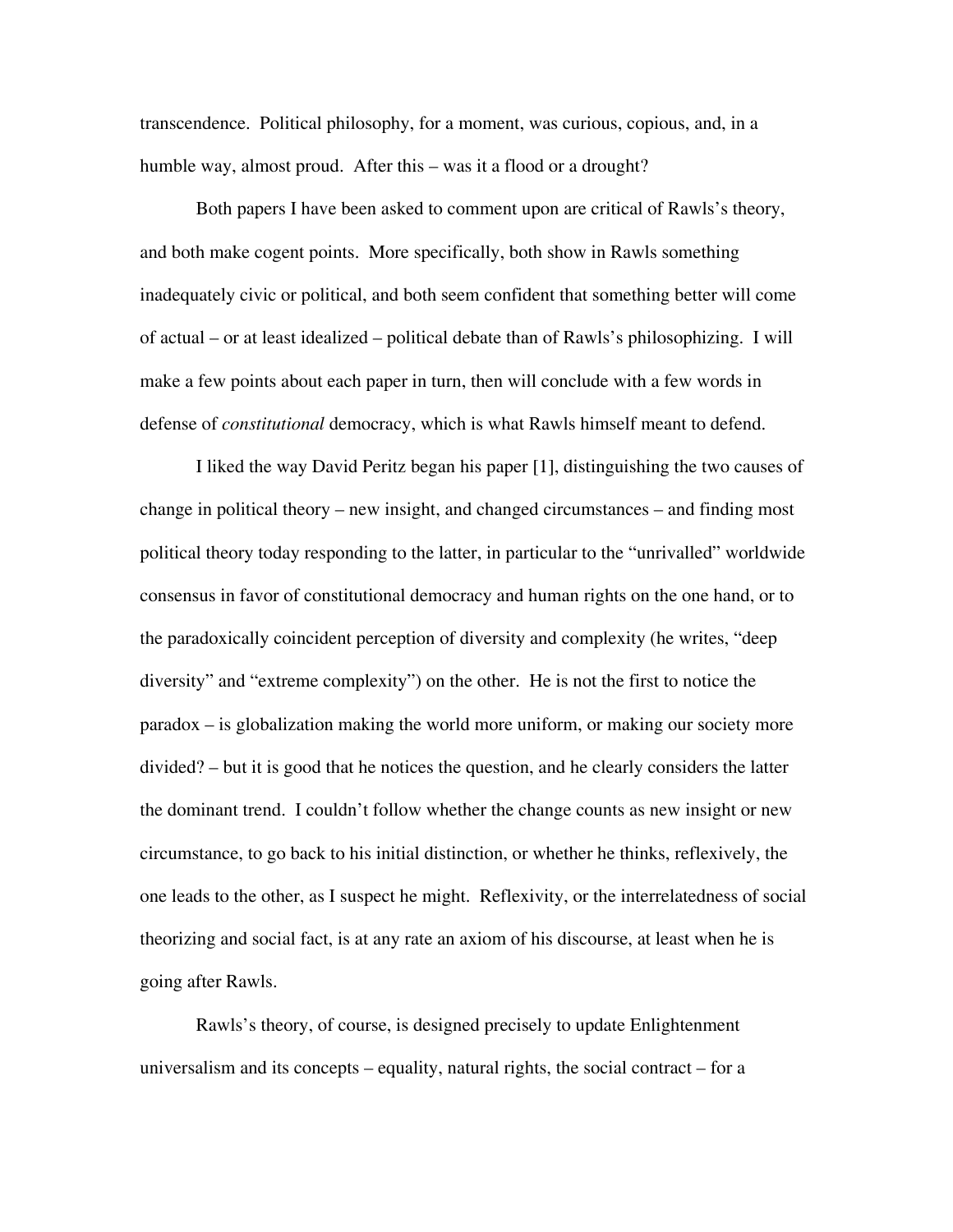pluralistic world, and Rawls aims to split the difference: About a "thin theory" of the good we can all agree, because there are certain basic goods everybody wants whatever else he wants, and then we can agree to disagree about what used to be called the higher things and Rawls admits are the more comprehensive ones. The problem is that comprehensive accounts of the good entail accounts of the primary goods that often discount them or even ask that they be sacrificed for a greater end: Everybody needs food, but most religions fast, and if eating can be private, fasting is usually public. Peritz makes an analogous point but in a different way: He charges Rawls with allowing only "doctrinal diversity," while true or "deep" diversity is cultural. If Peritz's point is to say that in cultures thought is embodied and comes to form the whole person, or rather, whole communities of persons, since thought is shared, I think I agree. If his point is to indicate unbreachable difference that is mysteriously implanted in bodies, inaccessible to shared understanding and impervious to even the subtlest action of thought over time, I disagree as a matter of principle – though readily acknowledge the practical fact, and think it proves that the world as we know it will always see war.

 Peritz thinks that deep diversity calls for and can be assuaged by what he calls "cooperative democracy," an idea presented at such a level of abstraction that I could not tell whether he meant to refer to neighborhood organizing, state or national affairs, global political movements, or even the old republic of letters. I take it "cooperative democracy" is a process of consensus-building and is open-ended if not quite universal. What it means in practice, though, one is left to guess, and my guess is that it does not have much room for taking votes and letting majorities win, much less for communities that seek, independently, to go it alone. Like "democratic deliberation," one wonders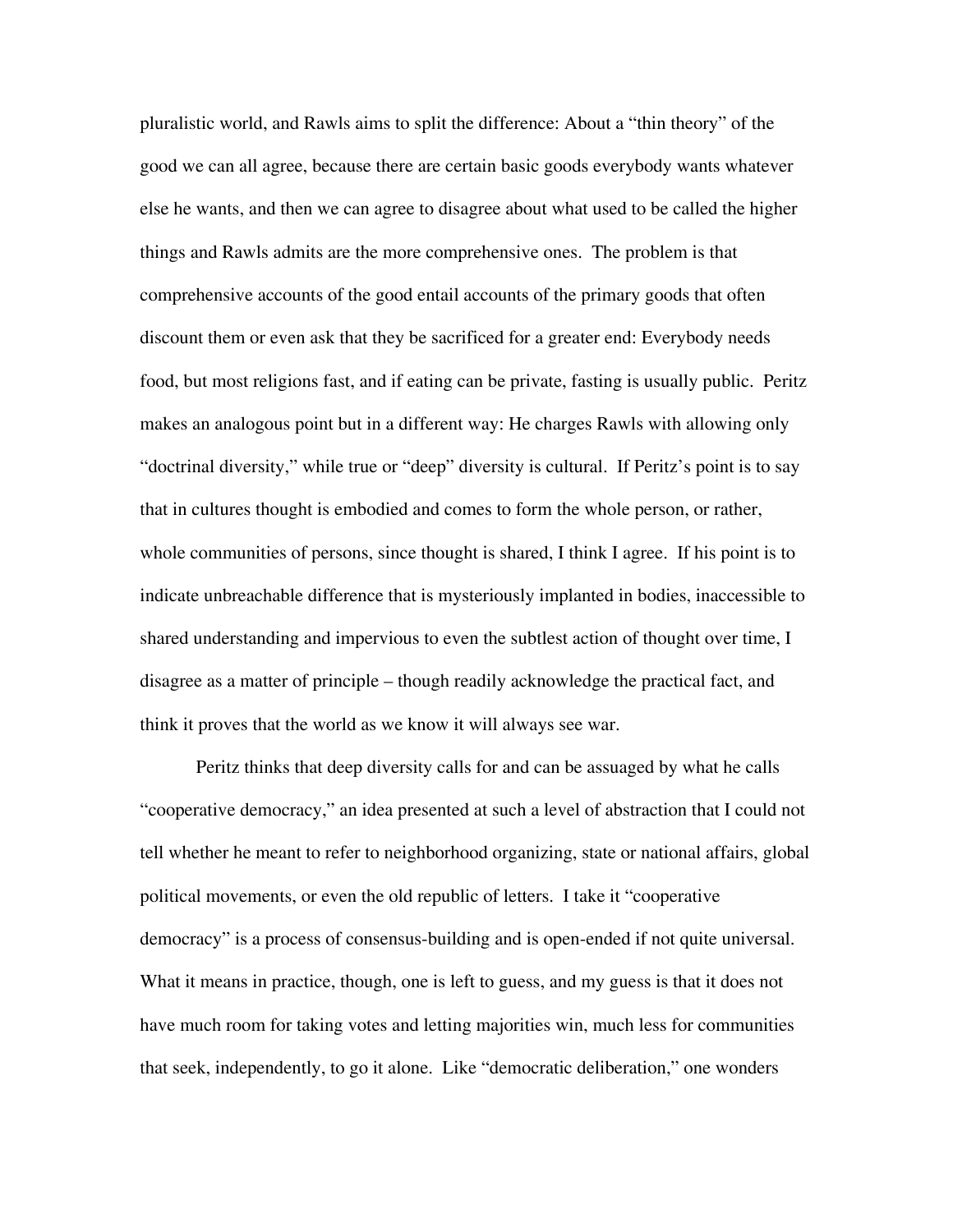how far it really tolerates those it finds "uncooperative." I don't object to political theorists who undertake "to see, not differently, but further than the parties; and while they are occupied with the next day, [want] to ponder the future" [2], but without attention to actual political institutions and actual partisan debates, one wonders whether the distinction will be preserved between political theory and partisan platform. To his credit, I think, this was a distinction that Rawls at least acknowledged, if he did not always maintain. [3]

 Dwight Allman also looks favorably at the critique of Rawls offered by the theorists of "deliberative democracy." Perhaps it would be more accurate to say that he agrees that the critique of Rawls notices the right things, but maybe not for the right reasons, and he turns to Socrates for those. Let me make a few specific points, then conclude. First, I agree with Allman's statement on p. 2 that "the Rawlsian practice of political philosophy looks to be something like the converse of the Socratic" and would suggest he develop this. Rawls's theory of justice is a defense of the private given in public; Socrates' theory of justice (I mean, Plato's *Republic*) appears as a defense of the public given in private. Is the soul a public or a private thing? Socrates seems to think the former, insofar as the parts of the city correspond to the parts of the soul, but Rawls, in replacing soul with self, makes it private. Since Allman brought up the question of Christianity , at least by his title, let me ask which, public or private, is the Christian soul? Second, I think (contra p. 5) that "Rawls' philosophical labor to segregate liberal theory from the 'comprehensive' matter of the best life" is "unique" only if Thomas Hobbes does not count as the founder of liberalism. Maybe one can ask whether Rawls is a Hobbesian first, and then fight out the good old fight about liberalism and Hobbes.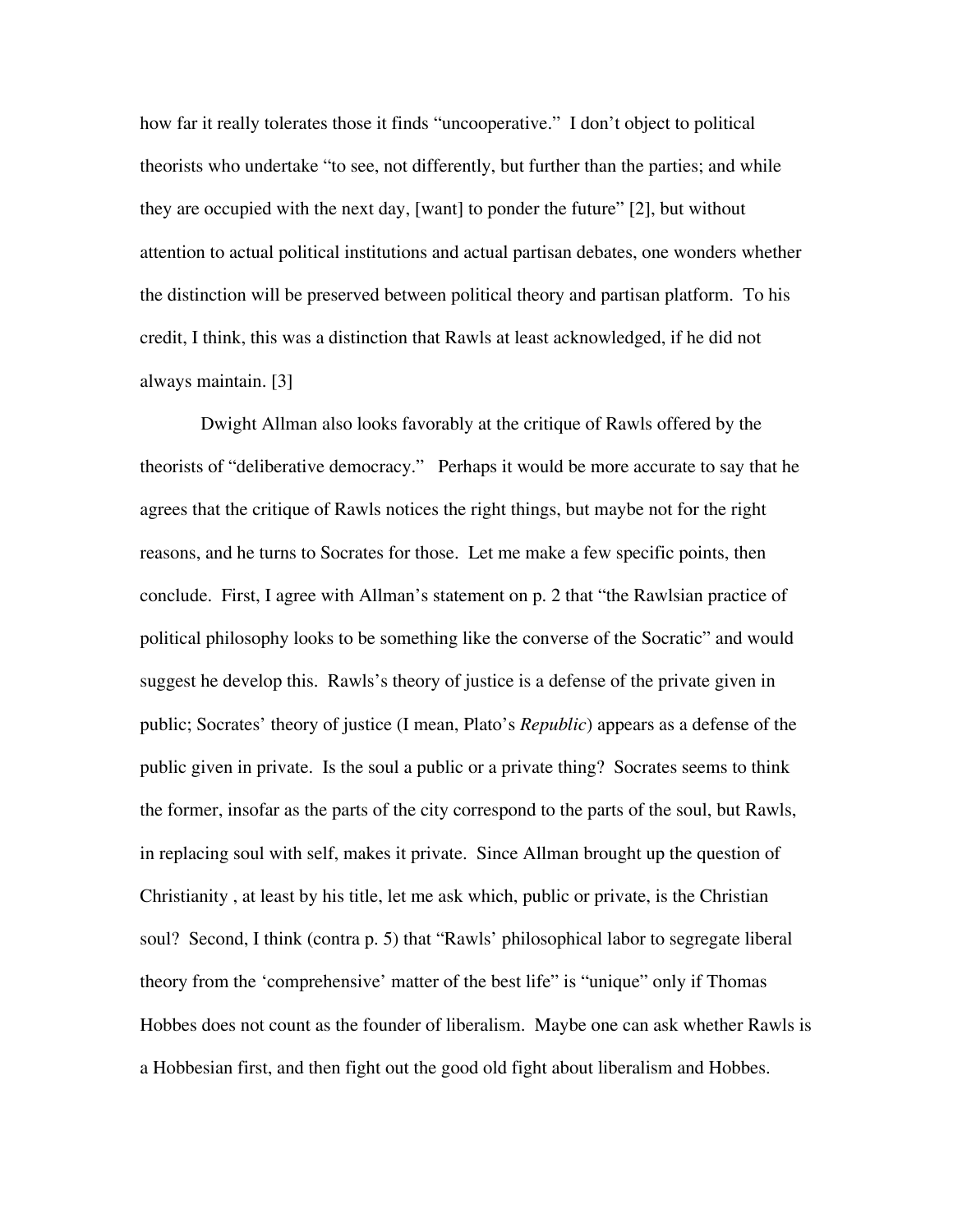Third, I am inclined to agree with the suggestion that Amy Gutmann and Dennis Thompson are critiquing Rawls from within a Rawlsian frame. On the matter of biography, Gutmann's first book was an elaboration of Rawls's theory, and her second was its application to "democratic education," that is, a justification of Deweyite secularism in the public schools. To my mind, "democratic deliberation" is another name for "public reason," and it means to achieve the same end: censorship by professors of what political men and women actually want to say when they talk about their interests and aspirations, not to mention their injuries and resentments. Rawls conceded too much, I think, when he wrote that justice as fairness is "political rather than metaphysical," and he gave up much of what was most attractive about his original theory. Yes, the logic of "reflective equilibrium" is closer to politics than to metaphysics, but perhaps every political theory is for the most part, even those unafraid of metaphysical support. As for professorial censorship, it usually diminishes rather than enhances genuine political debate, and if we had to wait on the professors for political action, the world would grind to a halt or surrender to the fanatics; in practice, the lawyers and judges seize "public reason," and they can act. Rawls supposed that his ideas were based on wide consensus, and perhaps as he was formulating them, they were; in retrospect, his theory itself, if not consensually accepted, has for a generation served as a common point of reference. A lighthouse is not a harbor, but it is also useful in a storm.

 To my mind, rather than "cooperative democracy" or "deliberative democracy" or "public reason" we need to rediscover *constitutional* democracy. This means accepting formal political processes which the parties take turns using and modifying to their advantage, checked by the recognition that every instrument they use now against